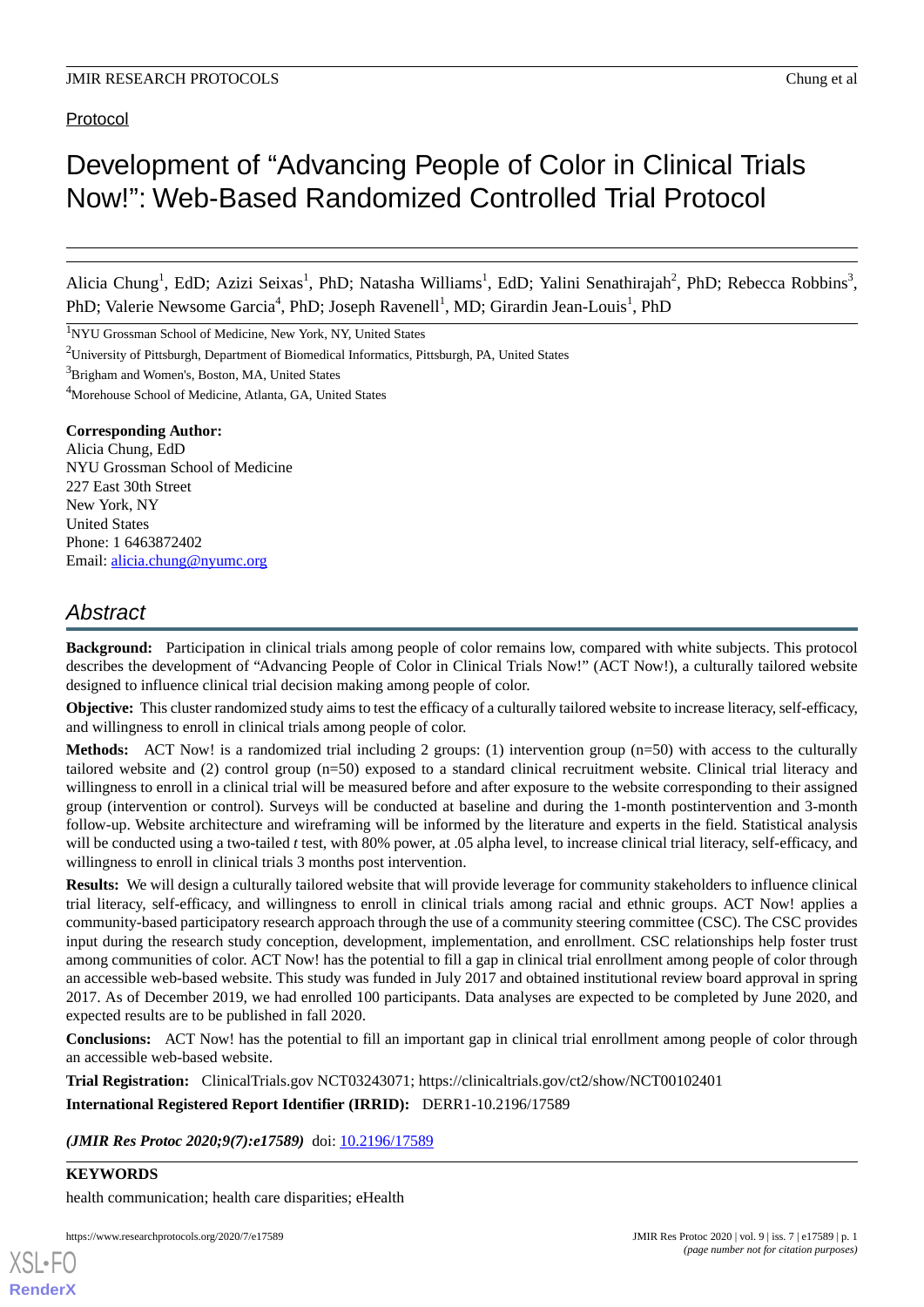# *Introduction*

### **Clinical Trials Health Disparities**

Racial and ethnic minority individuals in the United States are consistently underrepresented in clinical trials [\[1\]](#page-8-0). Paradoxically, these groups are disproportionately affected by the leading causes of chronic disease and mortality compared with whites [[2\]](#page-8-1). Participants in clinical trials are typically educated, white, and from the middle class [[3](#page-8-2)[,4](#page-8-3)], limiting the external generalizability to people of color (ie, African American, Hispanic, Asian, and Native American) [[5](#page-8-4)[,6](#page-8-5)]. Limited scientific evidence on effective solutions to address the health of racial and ethnic minority groups contributes to the health disparities gap. Identifying treatments to ameliorate the burden of disease experienced by people of color requires increased participation in clinical trials. This study will investigate the effectiveness of a culturally tailored website to increase knowledge, self-efficacy, and willingness to enroll in clinical trials among people of color in the New York City area.

#### **Background**

Factors that may affect racial and ethnic group decision making to participate in clinical trials include the following: patient mistrust, perceived racial discrimination, transparency, awareness, culture and language, health literacy, invitation to participate in a clinical trial, social support, health insurance coverage, and pre-existing comorbidities [[7](#page-8-6)[-18](#page-9-0)]. Research suggests that African American and Hispanic enrollment in pharmacology clinical trials for cancer drugs and cystic fibrosis are particularly low [[19,](#page-9-1)[20](#page-9-2)]. Addressing the many barriers to clinical trial enrollment is critical to increasing minority enrollment in clinical trials research. We particularly aim to increase the health literacy of the many types of clinical trials that go beyond pharmacological drug testing. To that end, we aim to increase minority willingness to enroll in evidence-based interventions, including mechanistic, exploratory, pilot studies; interventional trials; and behavioral trials [[21\]](#page-9-3). To engender higher decision making among people of color to enroll in clinical trials, we propose an accessible, culturally adapted, electronic health (eHealth) educational tool to enhance clinical trial literacy among racial and ethnic groups. Pew Research Center reported that 88% of blacks and Hispanics use the internet, broadly serving as an opportune channel for clinical trial health education [\[22](#page-9-4)]. Through focus groups among people of color, we plan to address collective concerns and lean into cultural learning and concerns about research engagement among people of color, as part of developing a representative tool for collective decision making [\[23](#page-9-5)]. A culturally tailored website may be an optimal strategy for influencing clinical trial decision making to enroll in clinical trials through a channel the target population is already engaged with, the internet [[22\]](#page-9-4). Educational tools that address the issues and concerns related to clinical trial enrollment may aid in bridging the gap between academic research institutions and communities of color.

Health literacy is a key indicator that influences the decision to participate in clinical trials [\[24](#page-9-6)]. Health literacy is the ability to understand and act upon information to make recommended health decisions. Examples of proficient health literacy include

 $XS$  • FO **[RenderX](http://www.renderx.com/)** understanding food labels, prescription medication use, and navigating the health care system [\[25](#page-9-7)]. Unfortunately, only 12% of American adults show proficiency in broad health literacy [[26\]](#page-9-8). This is an important finding, as individuals with low health literacy are challenged by web-based clinical trial search engines [[27\]](#page-9-9). Health literacy is a key social determinant of identifying and enrolling in clinical trials and has been associated with poor health outcomes among population subgroups, including people of color [\[27](#page-9-9)-[29\]](#page-9-10). Given the low national health literacy rates, we decided to specifically focus on clinical trial literacy domain knowledge gains, as they predict the related outcomes of clinical trial literacy and willingness to enroll in a clinical trial.

In this study, we describe the process of developing and testing Advancing People of Color in Clinical Trials Now! (ACT Now!), a culturally tailored website to promote clinical trial participation among minority groups. Through the involvement of community members, academic researchers, and clinicians, this study will bridge the gap between groups to develop and disseminate a culturally tailored website to increase clinical trial decision making to enroll in clinical trials among people of color.

### **Objective**

This study will evaluate the effectiveness of a culturally tailored website to influence clinical trial decision making among people of color. Given the individual interface with the website, intrapersonal factors related to clinical trial literacy and self-efficacy were identified as predictors of how willing participants are to enroll in a clinical trial. Self-efficacy, one's confidence in carrying out a behavior, has been consistently identified as a predictor of behavior change [\[30](#page-9-11)]. To this end, we identified self-efficacy and clinical trial health literacy as predictors of health behavior change. The multidisciplinary team will study the following aims:

- To evaluate the efficacy of a culturally tailored website, compared with the New York University (NYU) Langone Health's standard clinical trial website, using a randomized group design, to assess decision making related to willingness to enroll in clinical trials. We hypothesize that participants exposed to the culturally tailored intervention website will increase their clinical trial literacy and self-efficacy and thereby increase their decision making related to willingness to enroll in clinical trials, compared with those exposed to the standard NYU website (control).
- 2. To determine if intrinsic psychosocial factors (clinical trial awareness, health literacy, and self-efficacy), demographic factors (including socioeconomic, gender, and age), and medical factors (risk behavior, history of preventive behavior, and clinical diagnoses) would moderate the likelihood of enrolling in a clinical trial when exposed to the culturally tailored intervention website. We hypothesize that participants'decision making to enroll in a clinical trial will be mediated by increased health literacy and self-efficacy, independent of their knowledge, attitudes/beliefs, intrinsic motivation, social support, and socioeconomic position.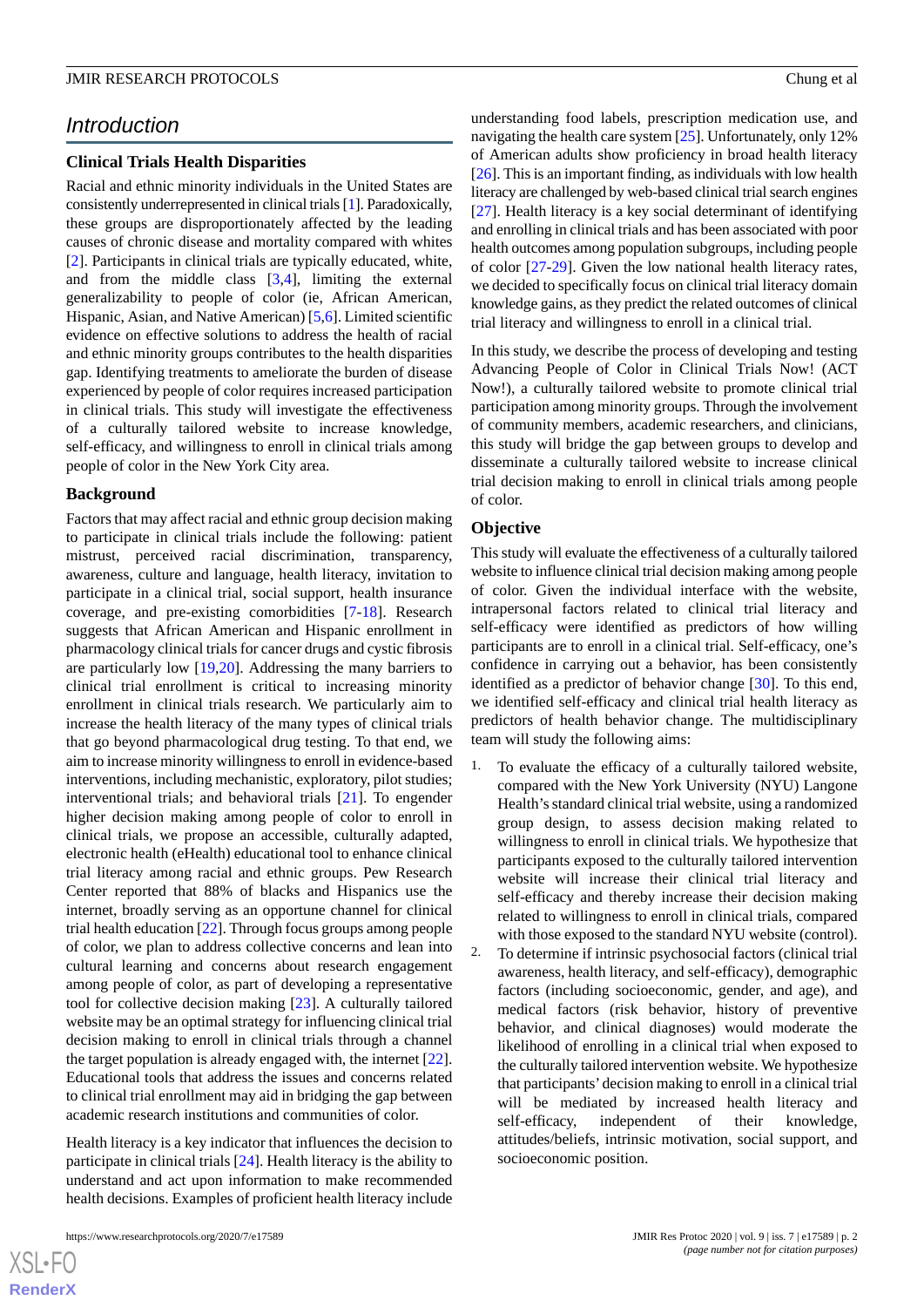# *Methods*

# **Framework**

Our design and testing of ACT Now! are based on the National Institutes of Health (NIH) behavior change consortium and consolidated standards of reporting trials (CONSORT) statements to inform its development [\[31](#page-9-12)]. Following a community-based informed approach, the guidelines of the CONSORT statements will ensure implementation fidelity and thereby enhance internal validity and generalizability. Formative evaluation, including ongoing qualitative feedback on process evaluation with the community steering committee (CSC) members and qualitative debriefing sessions for participants to provide open-ended feedback, along with quantitative surveys, will ensure that the study components are feasible and acceptable to participants and stakeholders.

# **Study Design**

ACT Now! uses a randomized controlled trial design to assess the following patient outcomes: (1) willingness to enroll in clinical trials and (2) behavioral intention to enroll in clinical trials. The participants'recommendations to others about clinical trials will evaluate exposure before and after the culturally tailored clinical trial literacy intervention website. Participants will be randomized into two groups: (1) the intervention group (n=50), which will have access to the culturally tailored website in the study setting  $[32]$  $[32]$  $[32]$ ; and  $(2)$  the control group (n=50), which will have access to the NYU Langone's standard clinical trial website in the study setting [\[33](#page-9-14)].

At the onset of the 2-year study time frame, starting from July 2017 and ending in June 2019, refinement of study components with stakeholders, community leaders, researchers, and clinicians will be decided based on mutually agreed consensus. The formative period will allow for staff training, standardization of procedures, identification and onboarding of CSC members, and endorsement of the recruitment and implementation plan during focus groups. On development of the culturally tailored clinical trial website, participants who may be equally eligible for any NYU study will be recruited through community health fairs or the CSC member referrals. Alternate-sequencing random order will be used to randomly assign participants to the intervention or control website. The participants' viewership and engagement with the website will be monitored using Google Analytics and Squarespace metrics. An institutional review board (IRB)–approved informed consent form was administered before study participation.

Community stakeholder partnerships will engender trust, which is necessary to ensure the implementation of our protocol and sustainability beyond study completion [[34\]](#page-10-0). Through the engagement of our standing CSC led by a senior health educator,

we will make inroads toward sustainable relationships for community-based research by engaging our CSC. Trusted members of the community liaise between academic and health care settings to translate concerns of the people they represent. The CSC members represent a gender-balanced, racially diverse group of people who are active on their community boards, in churches, and in the field of public health. Thus, we will employ community-based participatory research [\[35](#page-10-1)], an approach that works with the community as equal partners in research, to formulate project aims and develop and execute our research implementation plan.

Partnership with the CSC will be instrumental in developing a website that resonates with our target population. Quarterly meetings with the CSC are critical to website development and recruitment. CSC members will recruit participants at a neutral place of their choosing or a community site (ie, library, church, their home, or NYU Center for Healthful Behavior Change). This approach includes standardization of recruitment procedures by training CSC members and complying with a checklist of procedures during participant enrollment.

Participants will be eligible for the study based on the following criteria: self-identified as a person of color, ≥18 years old, literate, and resident in the New York area for at least three months after enrollment. On enrollment, IRB consent and baseline surveys will be completed via Qualtrics, lasting about 25 min. At baseline, participants will receive a US \$25 gift card and a Wi-Fi–enabled iPad, preloaded with intervention or control materials on the browser. A research assistant will familiarize participants with the iPad, including how to access the intervention or control websites. Participants who have access to the intervention website will be granted a password-protected log-in to prevent cross-contamination exposure to both websites. After participants complete the study, voluntary debriefing sessions will be offered. They will then be scheduled for their 1-month follow-up visit, and the researchers will thank them for their time.

At the 1-month follow-up, participants will return their iPads to the NYU Langone's Center for Healthful Behavior Change and receive US \$50 as compensation for their participation and time. The participants will complete the surveys 1 month post intervention and during their 3-month follow-up.

During the final 3-month visit, participants will receive US \$25 and complete the final surveys. Participants will have the opportunity to voluntarily debrief about their experience in the study. The research associate will thank them for their time. Participants assigned to the control arm will receive access to intervention resources no later than 3 months after their last visit. [Figure 1](#page-3-0) shows the study flowchart with the main study outcome measures.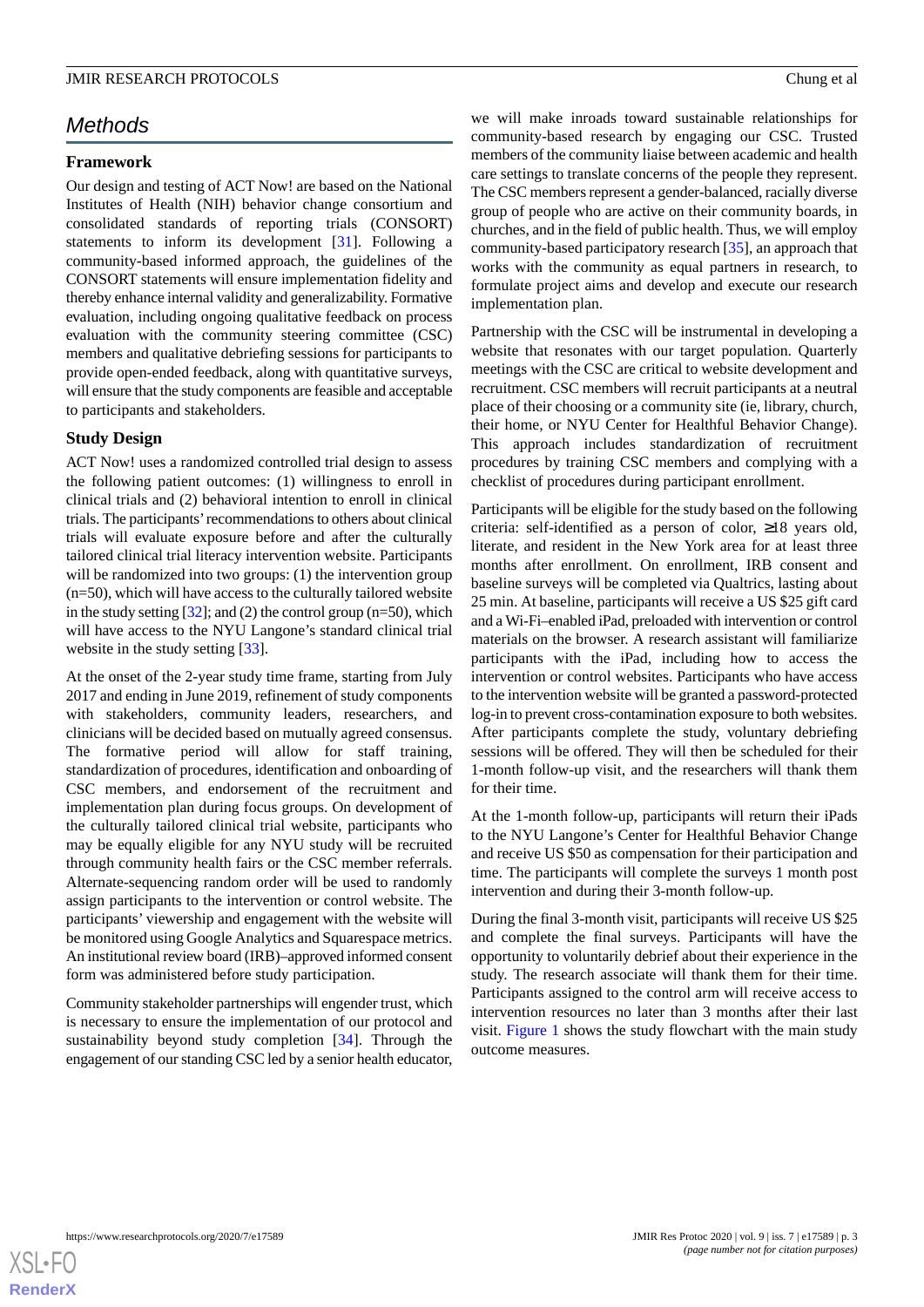<span id="page-3-0"></span>Figure 1. Study diagram illustrating participant flow throughout the study cycle.



### **Ethics Approval and Consent to Participate**

This study received approval from the NYU IRB in 2017. Study modifications are communicated to the IRB as modifications occur. We will communicate the IRB-approved amendments to trial participants.

### **Community Steering Committee**

In total, 3 CSC members will be identified by the lead health educator of the Center for Healthful Behavior Change. The CSC members will complete the collaborative institutional training initiative certification and be trained on study responsibilities and expectations. The CSC members will receive US \$150 for each session, for a total of 6 meetings over the course of the

[XSL](http://www.w3.org/Style/XSL)•FO **[RenderX](http://www.renderx.com/)**

2-year study. The CSC members will participate in focus groups to aid the research team in identifying the following information: (1) beliefs and attitudes about clinical trials, (2) beliefs and attitudes about minority involvement in clinical trials, and (3) beliefs and attitudes regarding clinical trials from people in their community. They will also provide feedback on the culturally tailored website landing page, study materials, video testimonials, and the recruitment process.

#### **Culturally Tailored Intervention Website Development**

Website design will begin with storyboarding, an outline of the digital story elements on the website [[36\]](#page-10-2), and information architecture, the way website content is displayed and affects user interactions with the website [\[37](#page-10-3)] that are informed by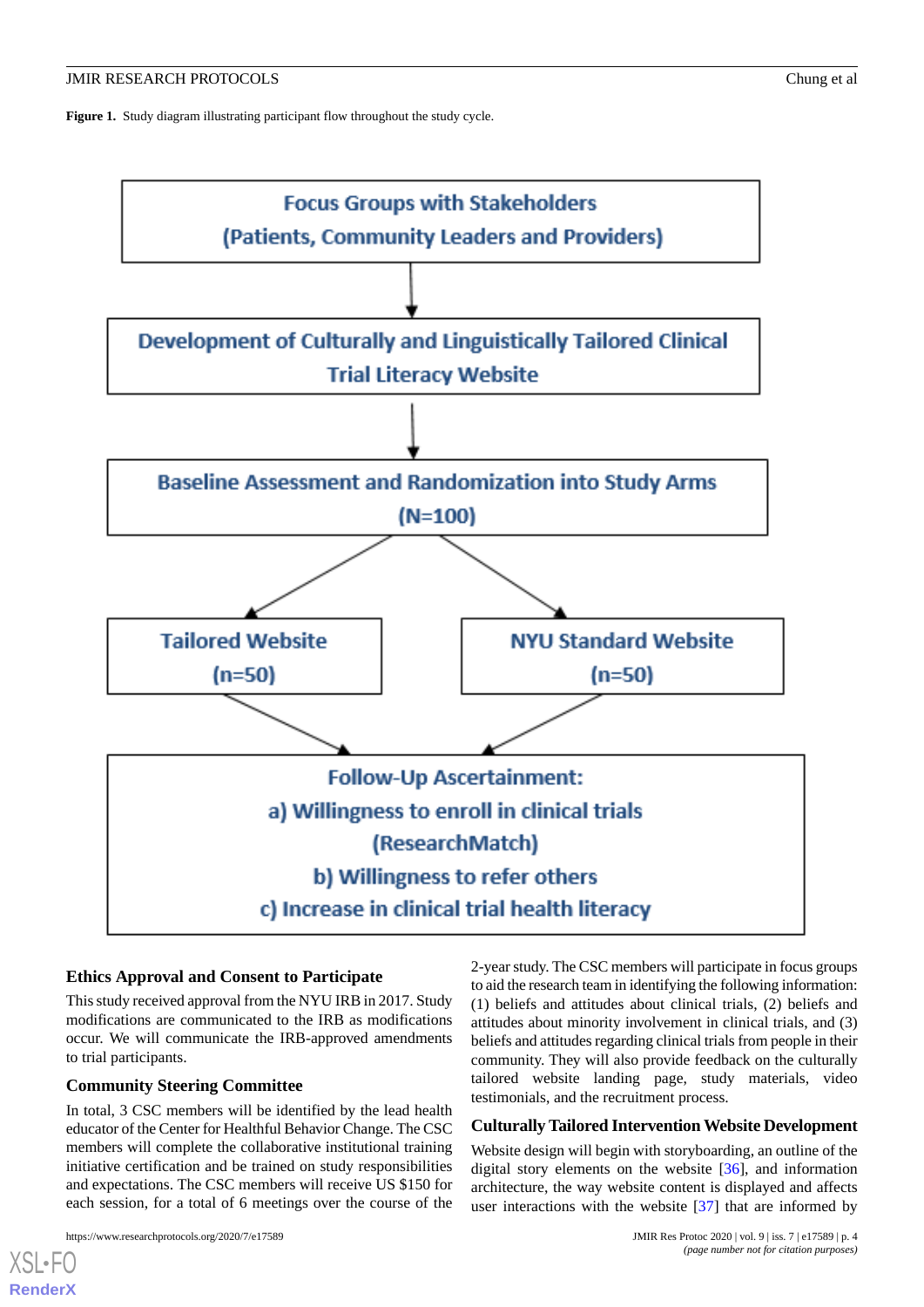previous findings in the literature and expert knowledge of NYU faculty. This process will begin by reviewing data previously collected from clinical trials, which led to improved prevention strategies, treatment approaches, and recommendations for the medical management of people of color. We will identify key themes and brainstorm ideas that craft the appropriate message for the target audience at a sixth-grade reading level. This might include describing the data in the form of visual pictures, infographics on health disparities, and videos, while minimizing the use of words. We will survey web-based resources to guide the innovative creative process and development of additional content. Furthermore, we will discuss website design in an attempt to plan the layout according to how the user will navigate and process the information on the website.

After viewing the educational health materials, we will create a rough draft using concepts from the storyboard and wireframing session. We will visit this over several days before the CSC and expert panel reviews it. Finally, we will create infographics for the subheading section titled, *What is a Clinical Trial?* Video interviews with NYU faculty members of color will be included to reflect diverse representations of researchers and clinicians who could speak about the importance of including people of color in clinical trials, including benefits to the community. In addition, a video animation welcoming people to the website and providing an overview of the website will be a part of the welcome page.

Cognitive walk-through, how a person applies problem-solving techniques to learn through their interactions with a website and discover system limitations [[38\]](#page-10-4) and heuristic usability, evaluating the website design and literacy [[39\]](#page-10-5) testing will be conducted by an informatics specialist (YI). The specialist will address technical issues, layout, design, and literacy level appropriateness of the website. Consistent with previous research and testing of culturally tailored websites [[40\]](#page-10-6), think-aloud sessions, where participants verbalize their thought process when interacting with the website [[41\]](#page-10-7), will be held with 12 people reflective of the target population demographics, with a diverse age, gender, and race sample, to examine website navigation and content validation concerns [\[41](#page-10-7),[42\]](#page-10-8). Cognitive walk-through of study surveys allows for editing and troubleshooting corrections and time determination of approximately 25 to 30 min to complete the study.

Participants enrolled in the intervention condition will be exposed to the tailored website, which will have 7 sections of content including the welcome page: *Disparities and Research*, *Clinical Trials*, *Research Success*, *Words Used in Research*, *Clinical Trial Resources*, and *Our Mission*. In addition to the *ACT Now!* landing page, each page explains the content in the video and print format. The *ACT Now!* landing page ([Figure 2](#page-5-0)) includes a video animation welcoming the user to the website and providing a summary of the website content and the importance of increasing enrollment in clinical trials among racial and ethnic groups. The cartoon characters depict different ages, skin tones, cultural and religious markers (eg, the hijab),

and disability status. Infographics on disparities in clinical trials and the need for minority representation in research to address chronic conditions (ie, breast cancer and diabetes), images of people of color interacting with health care professionals, and an iPad include pictures of patients and providers interacting as well as descriptive narrative content.

The *Disparities and Research* section includes 3 paragraphs describing how social determinants such as race, ethnicity, age, education, and income affect health outcomes and how increasing diversity in research may help identify solutions to reducing health disparities. This information will explain health disparities in research by an NYU faculty member and physician embedded in video format on the website. Similarly, the *Clinical Trials* section includes the following subheadings: *What is a clinical trial?*, *What are the steps of a clinical trial?*, *Common barriers in a clinical trial?*, *Reluctance to participate in clinical trials?*, and *Importance of participation in clinical trials?* ([Figure 3](#page-5-1)) Each subheading page will include 1 to 3 paragraphs on the page topic and a video of an NYU faculty member of color. Each page will have information explaining what takes place during clinical trial research and explain clinical trial involvement from the participant's point of view. Website topics include the role of the IRB, participant time, compensation, and acknowledging historical events in America that may have led to patient mistrust, such as the Syphilis Study at Tuskegee. This section will explain that research participation is voluntary and that safeguards are in place to protect the rights of the participant.

The *Research Success* section of the website will include 3 subheadings: *How has research benefited my community?Areas of needed improvement*, and *Testimonials*. The *How has research benefited my community?* section will include information on the role of research in neighborhoods of people of color, such as Harlem, to provide screenings and behavioral health interventions to reduce chronic disease risk factors. This section provides information regarding successful behavioral health interventions in the community, such as barbershops, that have increased screening and treatment rates for African American men, who are typically underserved. The *Words Used in Research* section includes definitions of a glossary of terms used throughout the website. The *Clinical Trial Resources* section explains the safeguards in place to protect a person enrolled in clinical trial research, with hyperlinks to the NIH and ClinicalTrials.gov as additional sources that explain the process. The *Find a Clinical Trial* section will include hyperlinks to clinical trials at NYU and the NIH organized by the hyperlink disease state. The final *Our Mission* section will an image of the Center for Healthful Behavior Change staff, the name and contact information of the principal investigator, key faculty and staff, and acknowledgment of the funding source.

On study completion, all participants in the control arm of the study will have access to the intervention site via a partner community website.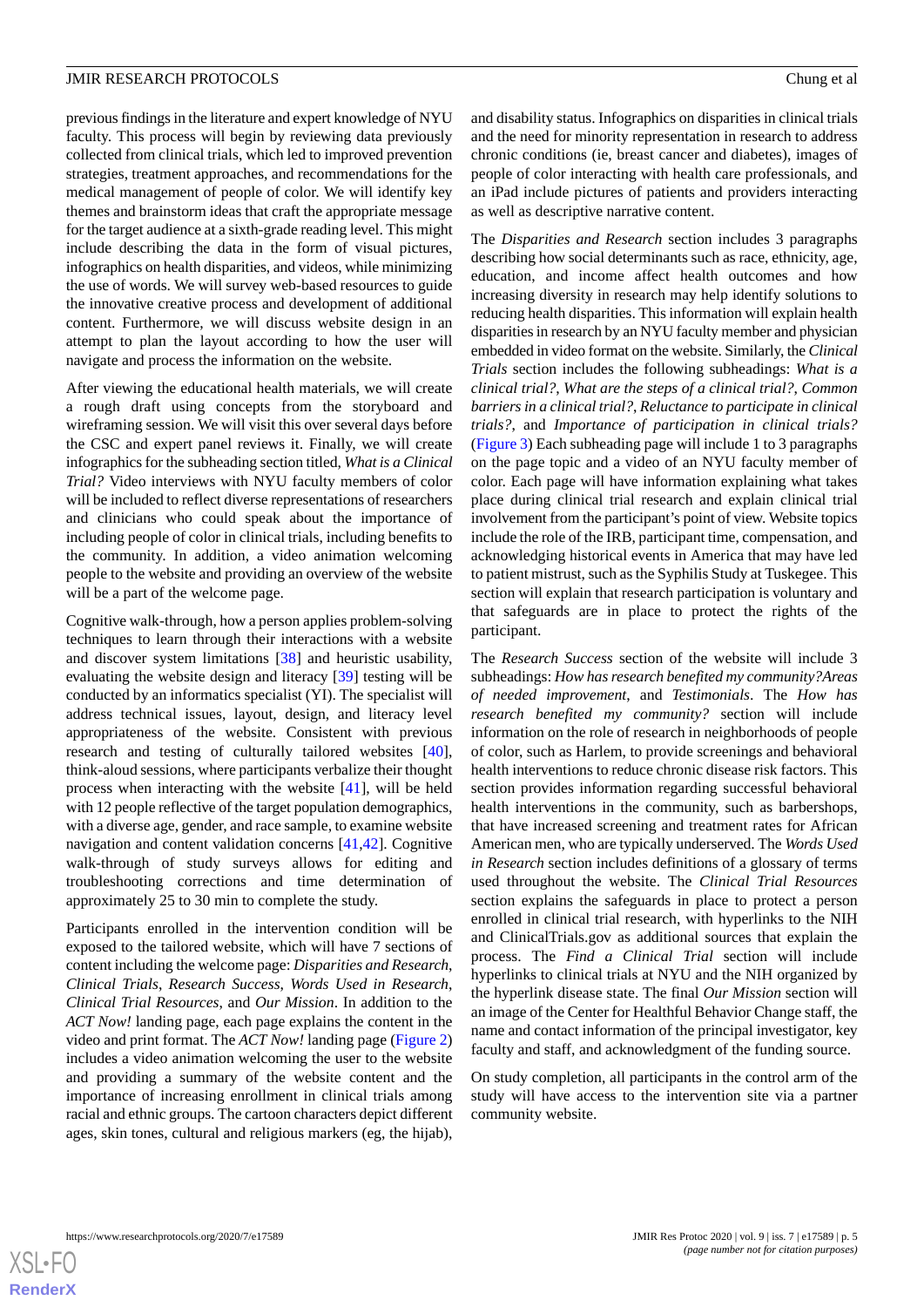<span id="page-5-0"></span>**Figure 2.** Landing page screenshot of study including subheading menus and cartoon animation describing clinical trials.

1. DISPARITIES AND RESEARCH 2. CLINICAL TRIALS 3. RESEARCH SUCCESS



4. WORDS USED IN RESEARCH 5. CLINICAL TRIAL RESOURCES 6. OUR MISSION



<span id="page-5-1"></span>**Figure 3.** Joseph Ravenell, MD describing the different types of clinical trials, including community-based research.



What is a Clinical Trial?



Clinical trials are research studies that include people. There are many different types of clinical trials and not all of them involve medications. Some of the different types of clinical trials are listed below: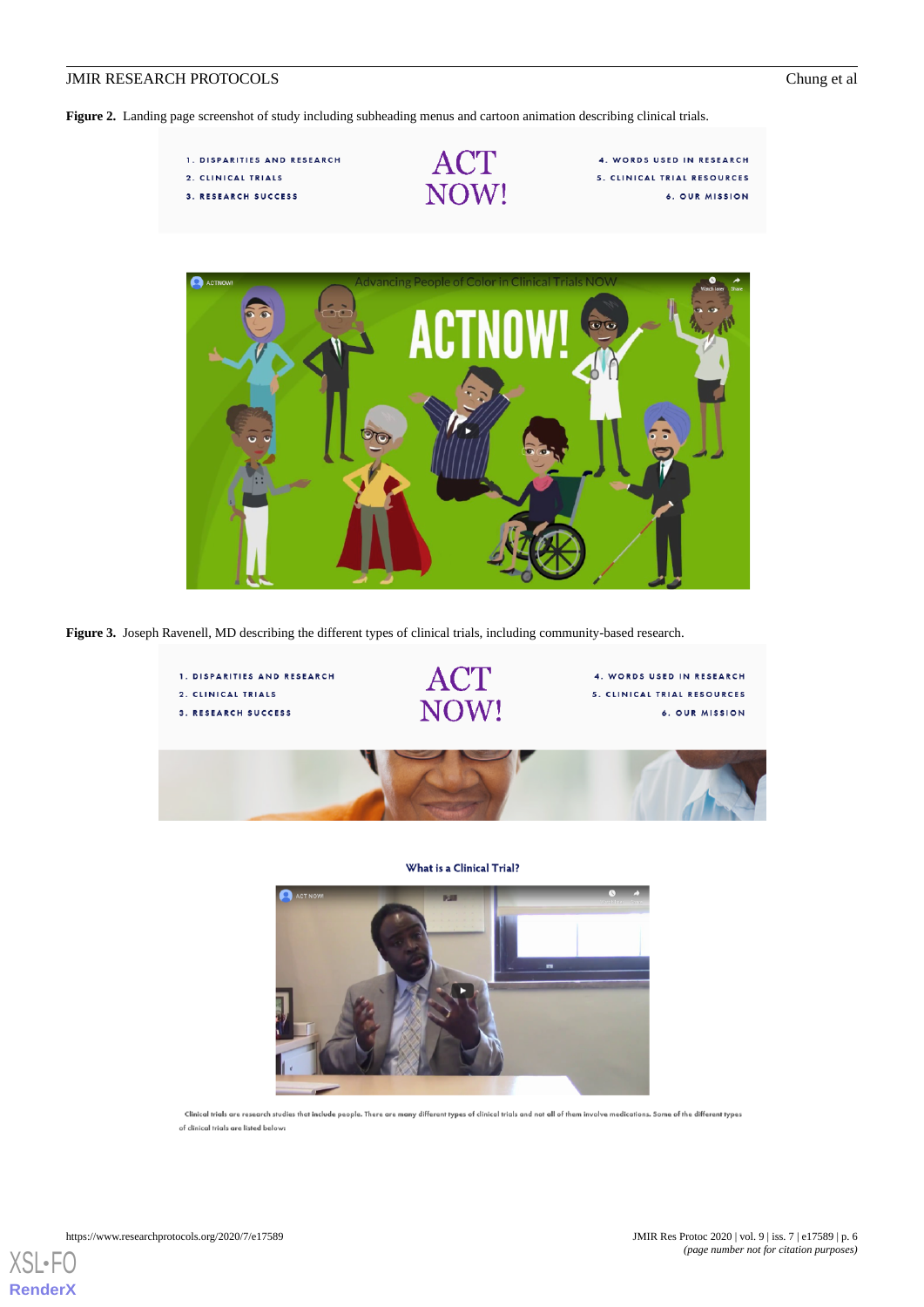#### **Measures**

Screening questions will take about 5 min. Participants will complete the survey measures at baseline, 1-month follow-up, and 3-month follow-up. Baseline data collection and subsequent measures will take approximately 25 min each for eligible participants enrolled in the study. We will use Qualtrics software to capture survey data entry in real time. Secured access to participant data is only available through the NYU Langone Health password log-in–required secure portal. We will code surveys before statistical analysis using validated survey tools. The clinical trial sponsor did not deem that a data monitoring committee was necessary.

### *Sociodemographic Variables*

Sociodemographic variables will include age, race, insurance status, level of education, employment status, marital status, and annual household income.

### *Health Status and Chronic Conditions*

The medical outcomes study questionnaire short form 36 health survey is a validated 36-item instrument that serves as an indicator of overall health status. This survey has a Cronbach alpha reliability score of approximately .80. Estimates of reliability in the physical and mental sections are typically above 0.90. The eight sections of the tool examine vitality; physical functioning; bodily pain; general health perceptions; physical, emotional, and social role functioning; and mental health [[43\]](#page-10-9). These eight sections include scaled scores that are weighted sums of questions in each section.

### *Clinical Trial Literacy*

<span id="page-6-0"></span>Researchers at the NYU Center for Healthful Behavior Change and the University of California, Los Angeles, developed and validated a 24-item survey instrument to assess clinical trial literacy and attitudes across a diverse sample of 400 participants. Survey items will be developed in partnership with the CSC members to help assess literacy level appropriateness. Likert scale responses ranged from definitely false to definitely true. Sample survey items include "A clinical trial is a research study that involves people." and "Research is important to improve the health of people of color." Item score correlations ranged from 0.45 to 0.68, and Cronbach alpha based on Pearson correlations was .93.

# *Message Effectiveness Scale*

Culturally tailored messages are more effective when they resonate well with specific populations to improve targeted behavior outcomes [\[44](#page-10-10)]. An assessment of website content will ascertain what was more influential in increasing the willingness of the participants to enroll in a clinical trial. The 14-item message effectiveness scale [[45\]](#page-10-11) will be completed 1 month postintervention to assess user acceptance.

# *Internet Self-Efficacy Scale*

The internet self-efficacy scale will measure the self-confidence of users in using the iPad and the internet based on a 5-point Likert scale response option. The 8-item survey reported a Cronbach alpha of .93 [\[46](#page-10-12)].

# *Willingness to Enroll in a Clinical Trial*

The willingness of the participants to enroll in a clinical trial will be assessed based on 3 hypothetical trials on a scale from 1 (*not willing*) to 5 (*very willing*). Clinical trial vignettes are based on weight loss, hypertension treatment, and cancer treatment [\[47](#page-10-13)]. Cronbach alphas of .6 and .8 were reported for the Corbie-Smith distrust in clinical research index and the primary care assessment survey trust subscales, respectively. [Table 1](#page-6-0) displays an overview of the study measures at baseline, 1 month, and 3 months.

**Table 1.** Study outcome measures.

| <b>Measures</b>                                    | <b>Baseline</b> | l month | 3 months |
|----------------------------------------------------|-----------------|---------|----------|
| Demographic and clinical variables                 | $X^a$           | b       |          |
| Medical outcomes study questionnaire short form 36 | Χ               |         |          |
| National assessment for adult literacy             | Х               |         |          |
| Clinical trials literacy                           | X               | X       | X        |
| Message effectiveness scale                        | Х               | X       | X        |

<sup>a</sup>X denotes what measure to ascertain.

<sup>b</sup>Empty cells signify not to capture the measure at the timepoint.

### **Recruitment**

 $XS$ -FO **[RenderX](http://www.renderx.com/)**

The CSC members will be recruited via the word-of-mouth snowball method and will occur at a place of their choosing in a neutral community site (ie, library or faith-based organization). Although effective eHealth frameworks exist for eHealth clinical trial recruitment [[47\]](#page-10-13), the CSC took ownership of the study recruitment process. Eligible participants enter into a research arm based on a predetermined randomization spreadsheet. Nondisclosure of group assignment during enrollment blinds trial participants to intervention arm assignment. This

randomized approach includes standardizing recruitment procedures by training the CSC members and complying with a checklist of procedures during participant enrollment. The CSC members will be trained in study recruitment procedures before launching the study, including thorough role-playing of participant enrollment and troubleshooting of iPad equipment. NYU staff accompany the CSC members during participant enrollment to ensure consent forms are signed in compliance with the NYU Langone Health regulations.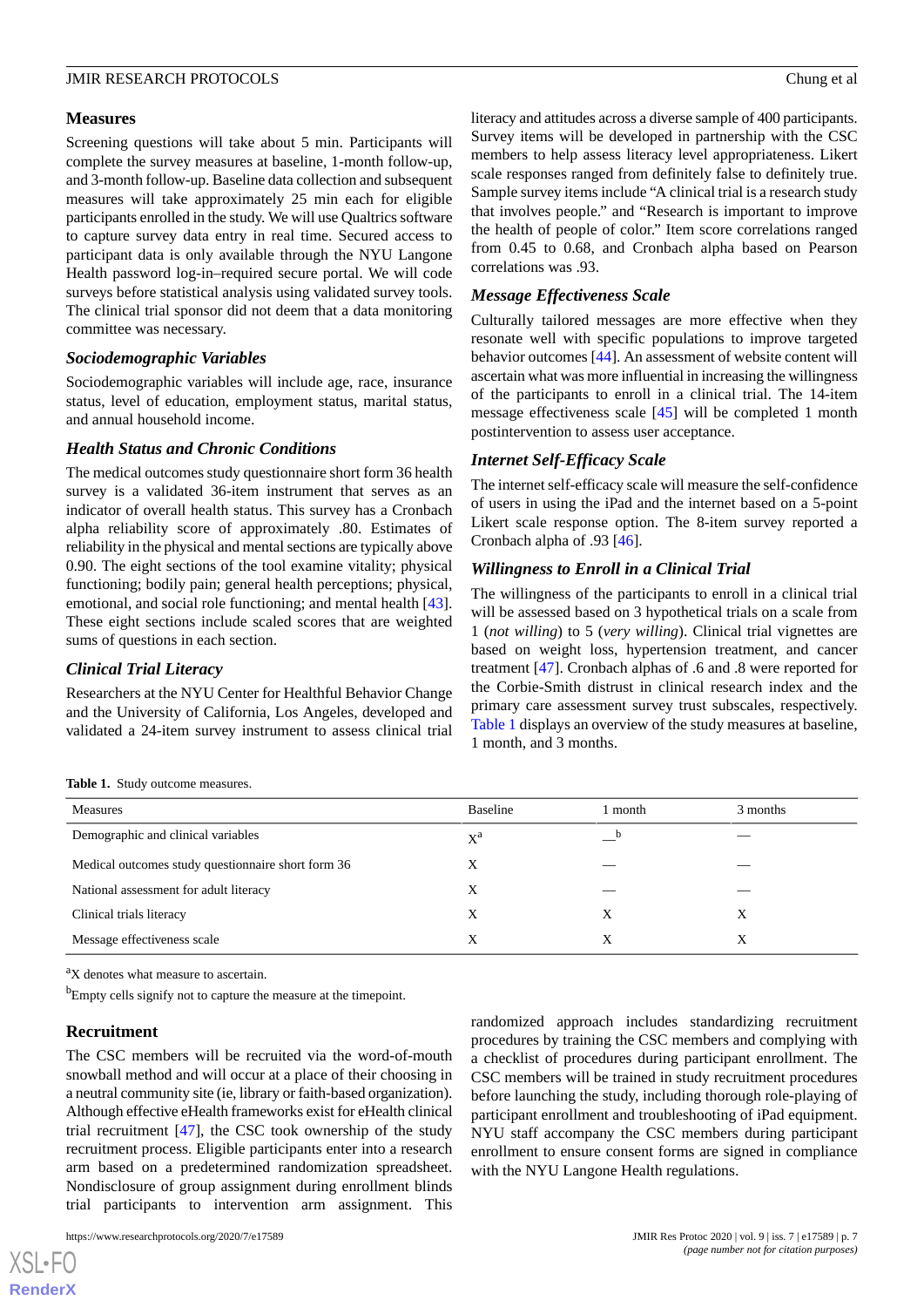# **Power**

Using a medium effect size (*d*=0.32) and a sample size of 100, this study will be adequately powered (>80%) to detect significant differences between participants with improvements in health literacy scores. A significant increase in the number of participants in the intervention arm who are willing to register for clinical trials can also be detected. Actual registration in a clinical trial is not measured.

# **Statistical Analysis**

Paired *t* tests and chi-square tests will be conducted to compare participants who exhibited improvement in health literacy compared with those who did not. A logistic regression model will determine which factors are associated with a higher likelihood of (1) enrolling in a clinical trial and (2) referring others to participate in clinical trials as well, based on baseline factors. A two-tailed test, at 80% power and an alpha of .05, comparing 25% with 45% would require 50 participants enrolled in each arm. This will allow for differences to be assessed in participation rates. In addition, a 23% attrition rate is taken into account when considering the mediating and contextual factors between tailored clinical trial messages and participation rates. The attrition rate is based on our previous study experience with a similar study design. We plan to prevent study attrition with biweekly check-ins with participants regarding iPad troubleshooting, website engagement, and/or general study questions.

Communication on trial results will be disseminated to the scientific community via a peer-reviewed publication. A CSC meeting will be held at study completion to share trial results with community stakeholders.

# *Results*

We will design a culturally tailored website that will provide leverage for community stakeholders to influence clinical trial literacy, self-efficacy, and willingness to enroll in clinical trials among racial and ethnic groups. ACT Now! applies a community-based participatory research approach through the use of a CSC. The CSC provides input during the research study conception, development, implementation, and enrollment. CSC relationships help foster trust among communities of color. ACT Now! has the potential to fill a gap in clinical trial enrollment among people of color through an accessible web-based website. Funded in July 2017 and obtained IRB approval in spring 2017. As of December 2019, we had enrolled 100 participants. Data analyses are expected to be completed by June 2020, and expected results are to be published in fall 2020.

# *Discussion*

 $XS$ -FO **[RenderX](http://www.renderx.com/)**

# **Principal Findings**

The significance of this study is its patient-centered approach to addressing minority enrollment in clinical trials. Building the intervention website in partnership with community leaders in a way that values their perspective is an important cornerstone of our study. Eliciting community feedback throughout the

process of website development and recruitment is crucial to ensure acceptability and dissemination of the message regarding the importance of participation in clinical trials. Logistical challenges with administrative onboarding of the CSC members slowed down study initiation. In addition, securing iPads with the appropriate access restrictions and image permissions and website vendors were operational hurdles. However, building inroads in the community can erect bridges where barriers once existed and allow for involvement in community-based research in the future.

Previous interventions to increase minority enrollment in clinical trials have focused on just one racial or ethnic group (ie, African American or Asian) [\[5](#page-8-4),[48\]](#page-10-14), gender [[49\]](#page-10-15), or are heavily focused on drug or biologic testing (ie, cancer) [\[50](#page-10-16),[51\]](#page-10-17). ACT Now! uses an inclusive approach, targeting all groups of color (ie, African American, Asian American, and Hispanic). This study could be adapted by different interest groups to be used for future clinical trials for recruitment efforts, awareness platforms, and education efforts, such as the *All of Us* research program, which aims to create a diverse racial and ethnic database of patient health information [\[52](#page-10-18)]. In addition, this study is neither gender specific nor age specific, aiming to address women and nongender binary people of color who are typically not represented in clinical trial research as well [\[53](#page-10-19)]. ACT Now! is inclusive of individuals of varying racial, gender, age, and sexual orientation to reduce misconceptions and address barriers to research [[7\]](#page-8-6).

Engaging people of color in the study process has effectively increased knowledge about clinical trial research, such as in the Asian American community. Ma et al [\[5](#page-8-4)] applied the community-based participatory research approach for the development, tailoring, implementation, and evaluation of an intervention to increase Asian American representation in clinical trials. Community-based organizations and community health educators significantly increased clinical trial knowledge among 247 participants. Benefits to science and the larger Asian American community were found to be the most important factors to emphasize when aiming to enhance Asian American participation in clinical trials [[5\]](#page-8-4). Similarly, ACT Now! will include people of color as part of the CSC to provide feedback on key content areas, layout, and design of the culturally tailored website, to better resonate with the target population.

ACT Now! aims to address clinical trial literacy across a diverse group of racial and ethnic minority groups, as well as self-efficacy and decision making to enroll in clinical trial research, using a CSC to guide development and recruitment. Wells et al [\[49](#page-10-15)] applied a cultural competency and recruitment training program (CCRTP) to increase minority enrollment in cancer clinical trials. Significant improvements were found in knowledge and attitude measures post intervention. Minority participation in clinical trials increased by 1.2% (an additional 300 minority patients) 1 year after the CCRTP. Both studies reported significant increases in knowledge gains but only modest improvements in minority enrollment in clinical trials [[49\]](#page-10-15).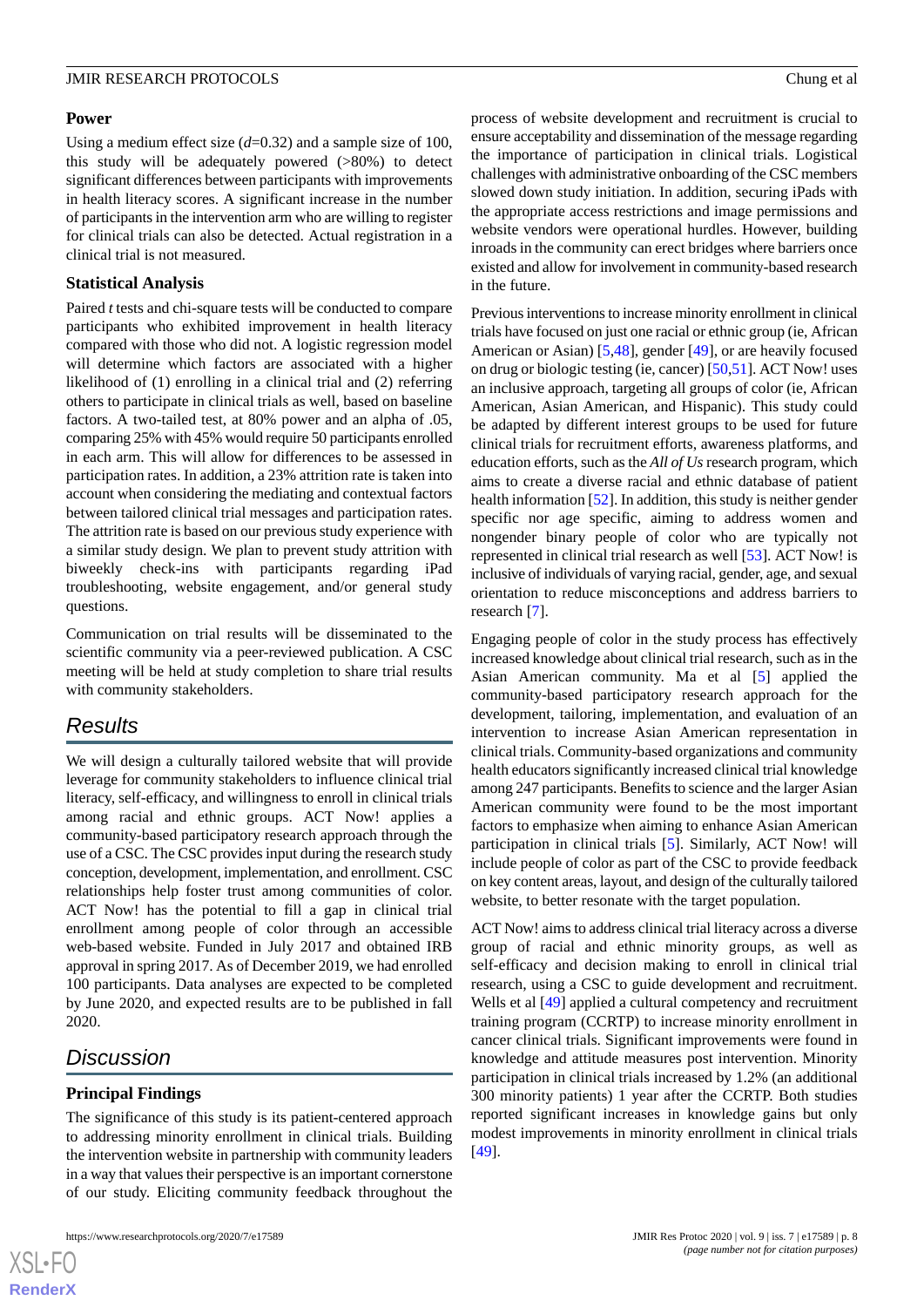# **Study Limitations**

Although our study aims to increase the literacy of all types of clinical trial research, including nonpharmacological observational studies, we do not measure actual participant enrollment in clinical trials after study intervention. Future research should consider the effect of clinical trial literacy tools to influence actual study enrollment. In addition, other barriers to enrollment should be considered, such as religion.

# **Conclusions**

ACT Now! will apply a community-based participatory research approach through the use of a CSC, providing input during the intervention website development and a study referral source for participant enrollment. Each CSC member will serve as a community representative that the participants trust. CSC members will ensure the safe return of iPads disseminated in the community, which sparked the recruitment referral snowball approach. In addition, NYU staff members will join CSC members at community recruitment events throughout New York City, meeting participants where they are and ensuring their onboarding process addresses any technical issues or study concerns.

ACT Now! has the potential to fill an important gap in clinical trial enrollment among people of color through an accessible web-based website. Literacy level–appropriate text, infographics, videos, and cartoon videos aim to educate people of color on clinical trial research via a web-based intervention. The culturally tailored approach, endorsed and codeveloped by trusted community leaders, strengthens the partnership between the community, academia, and the private sector.

# **Acknowledgments**

The authors would like to thank Carolyn Aird, Lystra Harry, Michelle Cabrara, Janice Richardson, Dishari Azad, Nicholas Chanko, and Jelyn Eustaquio for their contributions to ACT Now! This work was supported in part by a research grant from the investigator-initiated studies program of Merck Sharp & Dohme Corp. The opinions expressed in this paper are those of the authors and do not necessarily represent those of Merc Sharp & Dohme Corp.

# **Authors' Contributions**

All authors made significant contributions to the conception and implementation of the study as well as the final manuscript. GL, JR, and AS contributed to the study conception and methods. AC, VG, RR, NW, and YI contributed to study development. AC contributed to the introduction and discussion. All authors have read and approved the final manuscript.

# **Conflicts of Interest**

<span id="page-8-0"></span>None declared.

# <span id="page-8-1"></span>**References**

- 1. US Food and Drug Administration. 2015 2016 Global Participation in Clinical Trials Report URL: [https://www.fda.gov/](https://www.fda.gov/downloads/Drugs/InformationOnDrugs/UCM570195.pdf) [downloads/Drugs/InformationOnDrugs/UCM570195.pdf](https://www.fda.gov/downloads/Drugs/InformationOnDrugs/UCM570195.pdf) [accessed 2018-11-27]
- <span id="page-8-2"></span>2. National Academies of Sciences Engineering and Medicine, Health and Medicine Division, Board on Population Health and Public Health Practice, Committee on Community-Based Solutions to Promote Health Equity in the United States. In: Baciu A, Negussie Y, Geller A, Weinstein JN, editors. Communities in Action: Pathways to Health Equity. Washington, DC: National Academies Press; 2017.
- <span id="page-8-4"></span><span id="page-8-3"></span>3. Hamel LM, Penner LA, Albrecht TL, Heath E, Gwede CK, Eggly S. Barriers to clinical trial enrollment in racial and ethnic minority patients with cancer. Cancer Control 2016 Oct;23(4):327-337 [[FREE Full text\]](http://europepmc.org/abstract/MED/27842322) [doi: [10.1177/107327481602300404\]](http://dx.doi.org/10.1177/107327481602300404) [Medline: [27842322](http://www.ncbi.nlm.nih.gov/entrez/query.fcgi?cmd=Retrieve&db=PubMed&list_uids=27842322&dopt=Abstract)]
- <span id="page-8-5"></span>4. Rochon P, Mashari A, Cohen A, Misra A, Laxer D, Streiner D, et al. The inclusion of minority groups in clinical trials: problems of under representation and under reporting of data. Account Res 2004;11(3-4):215-223. [doi: [10.1080/08989620490891412\]](http://dx.doi.org/10.1080/08989620490891412) [Medline: [15812967\]](http://www.ncbi.nlm.nih.gov/entrez/query.fcgi?cmd=Retrieve&db=PubMed&list_uids=15812967&dopt=Abstract)
- <span id="page-8-6"></span>5. Ma GX, Tan Y, Blakeney NC, Seals BF, Ma XS, Zhai S, et al. The impact of a community-based clinical trial educational intervention among underrepresented Chinese Americans. Cancer Epidemiol Biomarkers Prev 2014 Mar;23(3):424-432 [[FREE Full text](http://cebp.aacrjournals.org/cgi/pmidlookup?view=long&pmid=24092627)] [doi: [10.1158/1055-9965.EPI-13-0773](http://dx.doi.org/10.1158/1055-9965.EPI-13-0773)] [Medline: [24092627](http://www.ncbi.nlm.nih.gov/entrez/query.fcgi?cmd=Retrieve&db=PubMed&list_uids=24092627&dopt=Abstract)]
- 6. Hussain-Gambles M. Ethnic minority under-representation in clinical trials. Whose responsibility is it anyway? J Health Organ Manag 2003;17(2):138-143. [doi: [10.1108/14777260310476177](http://dx.doi.org/10.1108/14777260310476177)] [Medline: [12916177](http://www.ncbi.nlm.nih.gov/entrez/query.fcgi?cmd=Retrieve&db=PubMed&list_uids=12916177&dopt=Abstract)]
- 7. Langford AT, Resnicow K, Dimond EP, Denicoff AM, Germain DS, McCaskill-Stevens W, et al. Racial/ethnic differences in clinical trial enrollment, refusal rates, ineligibility, and reasons for decline among patients at sites in the national cancer institute's community cancer centers program. Cancer 2014 Mar 15;120(6):877-884 [\[FREE Full text\]](https://doi.org/10.1002/cncr.28483) [doi: [10.1002/cncr.28483\]](http://dx.doi.org/10.1002/cncr.28483) [Medline: [24327389\]](http://www.ncbi.nlm.nih.gov/entrez/query.fcgi?cmd=Retrieve&db=PubMed&list_uids=24327389&dopt=Abstract)
- 8. Langford A, Resnicow K, An L. Clinical trial awareness among racial/ethnic minorities in HINTS 2007: sociodemographic, attitudinal, and knowledge correlates. J Health Commun 2010;15(Suppl 3):92-101 [[FREE Full text\]](http://europepmc.org/abstract/MED/21154086) [doi: [10.1080/10810730.2010.525296\]](http://dx.doi.org/10.1080/10810730.2010.525296) [Medline: [21154086\]](http://www.ncbi.nlm.nih.gov/entrez/query.fcgi?cmd=Retrieve&db=PubMed&list_uids=21154086&dopt=Abstract)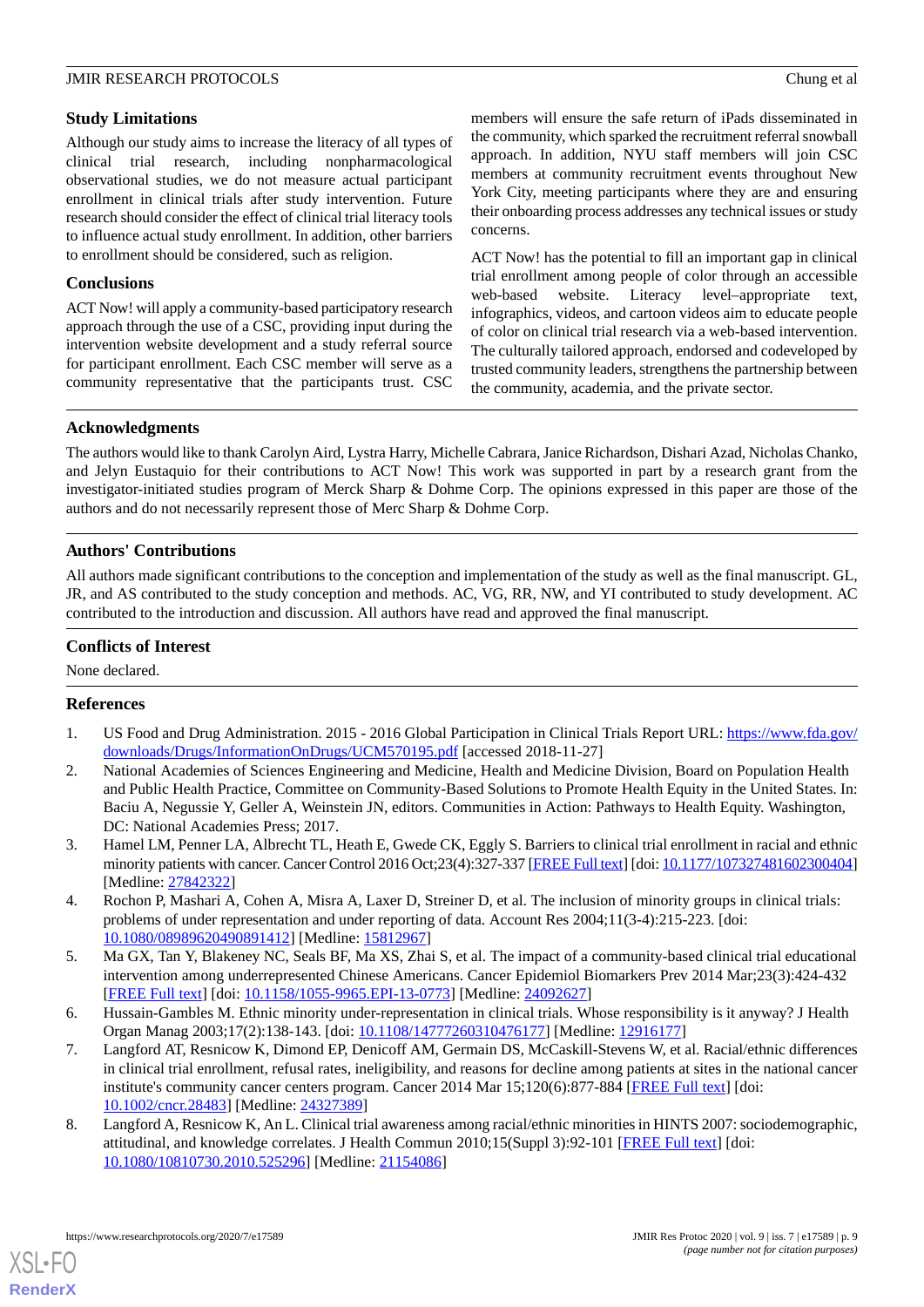- 9. Rivers D, August EM, Sehovic I, Lee Green B, Quinn GP. A systematic review of the factors influencing African Americans' participation in cancer clinical trials. Contemp Clin Trials 2013 Jul;35(2):13-32. [doi: [10.1016/j.cct.2013.03.007](http://dx.doi.org/10.1016/j.cct.2013.03.007)] [Medline: [23557729](http://www.ncbi.nlm.nih.gov/entrez/query.fcgi?cmd=Retrieve&db=PubMed&list_uids=23557729&dopt=Abstract)]
- 10. Shavers VL, Lynch CF, Burmeister LF. Racial differences in factors that influence the willingness to participate in medical research studies. Ann Epidemiol 2002 May;12(4):248-256. [doi: [10.1016/s1047-2797\(01\)00265-4](http://dx.doi.org/10.1016/s1047-2797(01)00265-4)] [Medline: [11988413](http://www.ncbi.nlm.nih.gov/entrez/query.fcgi?cmd=Retrieve&db=PubMed&list_uids=11988413&dopt=Abstract)]
- 11. Langford AT, Larkin K, Resnicow K, Zikmund-Fisher BJ, Fagerlin A. Understanding the role of message frames on African-American willingness to participate in a hypothetical diabetes prevention study. J Health Commun 2017 Aug;22(8):647-656. [doi: [10.1080/10810730.2017.1339146\]](http://dx.doi.org/10.1080/10810730.2017.1339146) [Medline: [28749729\]](http://www.ncbi.nlm.nih.gov/entrez/query.fcgi?cmd=Retrieve&db=PubMed&list_uids=28749729&dopt=Abstract)
- 12. Shaw R, McKenzie S, Taylor T, Olafiranye O, Boutin-Foster C, Ogedegbe G, et al. Beliefs and attitudes toward obstructive sleep apnea evaluation and treatment among blacks. J Natl Med Assoc 2012;104(11-12):510-519 [\[FREE Full text](http://europepmc.org/abstract/MED/23560353)] [doi: [10.1016/s0027-9684\(15\)30217-0](http://dx.doi.org/10.1016/s0027-9684(15)30217-0)] [Medline: [23560353\]](http://www.ncbi.nlm.nih.gov/entrez/query.fcgi?cmd=Retrieve&db=PubMed&list_uids=23560353&dopt=Abstract)
- 13. Williams NJ, Jean-Louis G, Ravenell J, Seixas A, Islam N, Trinh-Shevrin C, et al. A community-oriented framework to increase screening and treatment of obstructive sleep apnea among blacks. Sleep Med 2016 Feb;18:82-87 [[FREE Full text](http://europepmc.org/abstract/MED/26652238)] [doi: [10.1016/j.sleep.2015.07.019\]](http://dx.doi.org/10.1016/j.sleep.2015.07.019) [Medline: [26652238](http://www.ncbi.nlm.nih.gov/entrez/query.fcgi?cmd=Retrieve&db=PubMed&list_uids=26652238&dopt=Abstract)]
- 14. Svensson K, Ramírez OF, Peres F, Barnett M, Claudio L. Socioeconomic determinants associated with willingness to participate in medical research among a diverse population. Contemp Clin Trials 2012 Nov;33(6):1197-1205 [\[FREE Full](http://europepmc.org/abstract/MED/22885788) [text](http://europepmc.org/abstract/MED/22885788)] [doi: [10.1016/j.cct.2012.07.014](http://dx.doi.org/10.1016/j.cct.2012.07.014)] [Medline: [22885788](http://www.ncbi.nlm.nih.gov/entrez/query.fcgi?cmd=Retrieve&db=PubMed&list_uids=22885788&dopt=Abstract)]
- 15. Brondolo E, Gallo LC, Myers HF. Race, racism and health: disparities, mechanisms, and interventions. J Behav Med 2009 Feb;32(1):1-8. [doi: [10.1007/s10865-008-9190-3\]](http://dx.doi.org/10.1007/s10865-008-9190-3) [Medline: [19089605](http://www.ncbi.nlm.nih.gov/entrez/query.fcgi?cmd=Retrieve&db=PubMed&list_uids=19089605&dopt=Abstract)]
- 16. Blendon RJ, Aiken LH, Freeman HE, Corey CR. Access to medical care for black and white Americans. A matter of continuing concern. J Am Med Assoc 1989 Jan 13;261(2):278-281. [Medline: [2909026\]](http://www.ncbi.nlm.nih.gov/entrez/query.fcgi?cmd=Retrieve&db=PubMed&list_uids=2909026&dopt=Abstract)
- <span id="page-9-1"></span><span id="page-9-0"></span>17. Williams DR, Mohammed SA. Discrimination and racial disparities in health: evidence and needed research. J Behav Med 2009 Feb;32(1):20-47 [\[FREE Full text\]](http://europepmc.org/abstract/MED/19030981) [doi: [10.1007/s10865-008-9185-0](http://dx.doi.org/10.1007/s10865-008-9185-0)] [Medline: [19030981\]](http://www.ncbi.nlm.nih.gov/entrez/query.fcgi?cmd=Retrieve&db=PubMed&list_uids=19030981&dopt=Abstract)
- <span id="page-9-2"></span>18. Smedley BD, Nelson AR, Stith AY. Unequal Treatment: Confronting Racial and Ethnic Disparities in Health Care. Washington, DC: National Academic Press; 2003.
- 19. -. Diversifying clinical trials. Nat Med 2018 Dec;24(12):1779. [doi: [10.1038/s41591-018-0303-4\]](http://dx.doi.org/10.1038/s41591-018-0303-4) [Medline: [30523324](http://www.ncbi.nlm.nih.gov/entrez/query.fcgi?cmd=Retrieve&db=PubMed&list_uids=30523324&dopt=Abstract)]
- <span id="page-9-4"></span><span id="page-9-3"></span>20. McGarry M, McColley SA. Minorities are underrepresented in clinical trials of pharmaceutical agents for cystic fibrosis. Ann Am Thorac Soc 2016 Oct;13(10):1721-1725 [\[FREE Full text\]](http://europepmc.org/abstract/MED/27410177) [doi: [10.1513/AnnalsATS.201603-192BC\]](http://dx.doi.org/10.1513/AnnalsATS.201603-192BC) [Medline: [27410177](http://www.ncbi.nlm.nih.gov/entrez/query.fcgi?cmd=Retrieve&db=PubMed&list_uids=27410177&dopt=Abstract)]
- <span id="page-9-5"></span>21. Grants & Funding: National Institutes of Health (NIH). 2017. NIH's Definition of a Clinical Trial URL: [https://grants.](https://grants.nih.gov/policy/clinical-trials/definition.htm) [nih.gov/policy/clinical-trials/definition.htm](https://grants.nih.gov/policy/clinical-trials/definition.htm) [accessed 2020-03-28]
- <span id="page-9-6"></span>22. Pew Research Center. 2019. Internet/Broadband Fact Sheet URL:<http://www.pewinternet.org/fact-sheet/internet-broadband/> [accessed 2018-02-05]
- <span id="page-9-7"></span>23. Alden DL, Friend J, Schapira M, Stiggelbout A. Cultural targeting and tailoring of shared decision making technology: a theoretical framework for improving the effectiveness of patient decision aids in culturally diverse groups. Soc Sci Med 2014 Mar;105:1-8. [doi: [10.1016/j.socscimed.2014.01.002\]](http://dx.doi.org/10.1016/j.socscimed.2014.01.002) [Medline: [24606791](http://www.ncbi.nlm.nih.gov/entrez/query.fcgi?cmd=Retrieve&db=PubMed&list_uids=24606791&dopt=Abstract)]
- <span id="page-9-8"></span>24. Evans KR, Lewis MJ, Hudson SV. The role of health literacy on African American and Hispanic/Latino perspectives on cancer clinical trials. J Cancer Educ 2012 Jun;27(2):299-305 [[FREE Full text\]](http://europepmc.org/abstract/MED/22203466) [doi: [10.1007/s13187-011-0300-5](http://dx.doi.org/10.1007/s13187-011-0300-5)] [Medline: [22203466](http://www.ncbi.nlm.nih.gov/entrez/query.fcgi?cmd=Retrieve&db=PubMed&list_uids=22203466&dopt=Abstract)]
- <span id="page-9-9"></span>25. Dias S, Gama A. [Community-based participatory research in public health: potentials and challenges]. Rev Panam Salud Publica 2014 Feb;35(2):150-154. [Medline: [24781097](http://www.ncbi.nlm.nih.gov/entrez/query.fcgi?cmd=Retrieve&db=PubMed&list_uids=24781097&dopt=Abstract)]
- <span id="page-9-10"></span>26. US Department of Health and Human Services. Health Literacy Online URL: [https://health.gov/communication/literacy/](https://health.gov/communication/literacy/quickguide/factsbasic.htm) [quickguide/factsbasic.htm](https://health.gov/communication/literacy/quickguide/factsbasic.htm) [accessed 2018-11-27]
- <span id="page-9-11"></span>27. The National Center for Education Statistics. NAAL Fact Sheets: Overview URL: [http://nces.ed.gov/NAAL/fct\\_overview.](http://nces.ed.gov/NAAL/fct_overview.asp) [asp](http://nces.ed.gov/NAAL/fct_overview.asp) [accessed 2018-11-27]
- <span id="page-9-12"></span>28. Utami D, Bickmore TW, Barry B, Paasche-Orlow MK. Health literacy and usability of clinical trial search engines. J Health Commun 2014;19(Suppl 2):190-204. [doi: [10.1080/10810730.2014.938842](http://dx.doi.org/10.1080/10810730.2014.938842)] [Medline: [25315593](http://www.ncbi.nlm.nih.gov/entrez/query.fcgi?cmd=Retrieve&db=PubMed&list_uids=25315593&dopt=Abstract)]
- 29. The National Center for Education Statistic. 2006. The Health Literacy of America's Adults: Results From the 2003 National Assessment of Adult Literacy URL:<https://nces.ed.gov/pubs2006/2006483.pdf> [accessed 2018-11-12]
- <span id="page-9-14"></span><span id="page-9-13"></span>30. Strecher V, DeVellis BM, Becker MH, Rosenstock IM. The role of self-efficacy in achieving health behavior change. Health Educ Q 1986;13(1):73-92. [doi: [10.1177/109019818601300108\]](http://dx.doi.org/10.1177/109019818601300108) [Medline: [3957687](http://www.ncbi.nlm.nih.gov/entrez/query.fcgi?cmd=Retrieve&db=PubMed&list_uids=3957687&dopt=Abstract)]
- 31. Bellg AJ, Borrelli B, Resnick B, Hecht J, Minicucci DS, Ory M, Treatment Fidelity Workgroup of the NIH Behavior Change Consortium. Enhancing treatment fidelity in health behavior change studies: best practices and recommendations from the NIH behavior change consortium. Health Psychol 2004 Sep;23(5):443-451. [doi: [10.1037/0278-6133.23.5.443\]](http://dx.doi.org/10.1037/0278-6133.23.5.443) [Medline: [15367063](http://www.ncbi.nlm.nih.gov/entrez/query.fcgi?cmd=Retrieve&db=PubMed&list_uids=15367063&dopt=Abstract)]
- 32. ACT NOW! Squarespace. URL:<https://actnownyu.squarespace.com/> [accessed 2020-04-29]
- 33. NYU Grossman School of Medicine. Clinical Research URL: [https://med.nyu.edu/research/office-science-research/](https://med.nyu.edu/research/office-science-research/clinical-research/) [clinical-research/](https://med.nyu.edu/research/office-science-research/clinical-research/) [accessed 2020-04-29]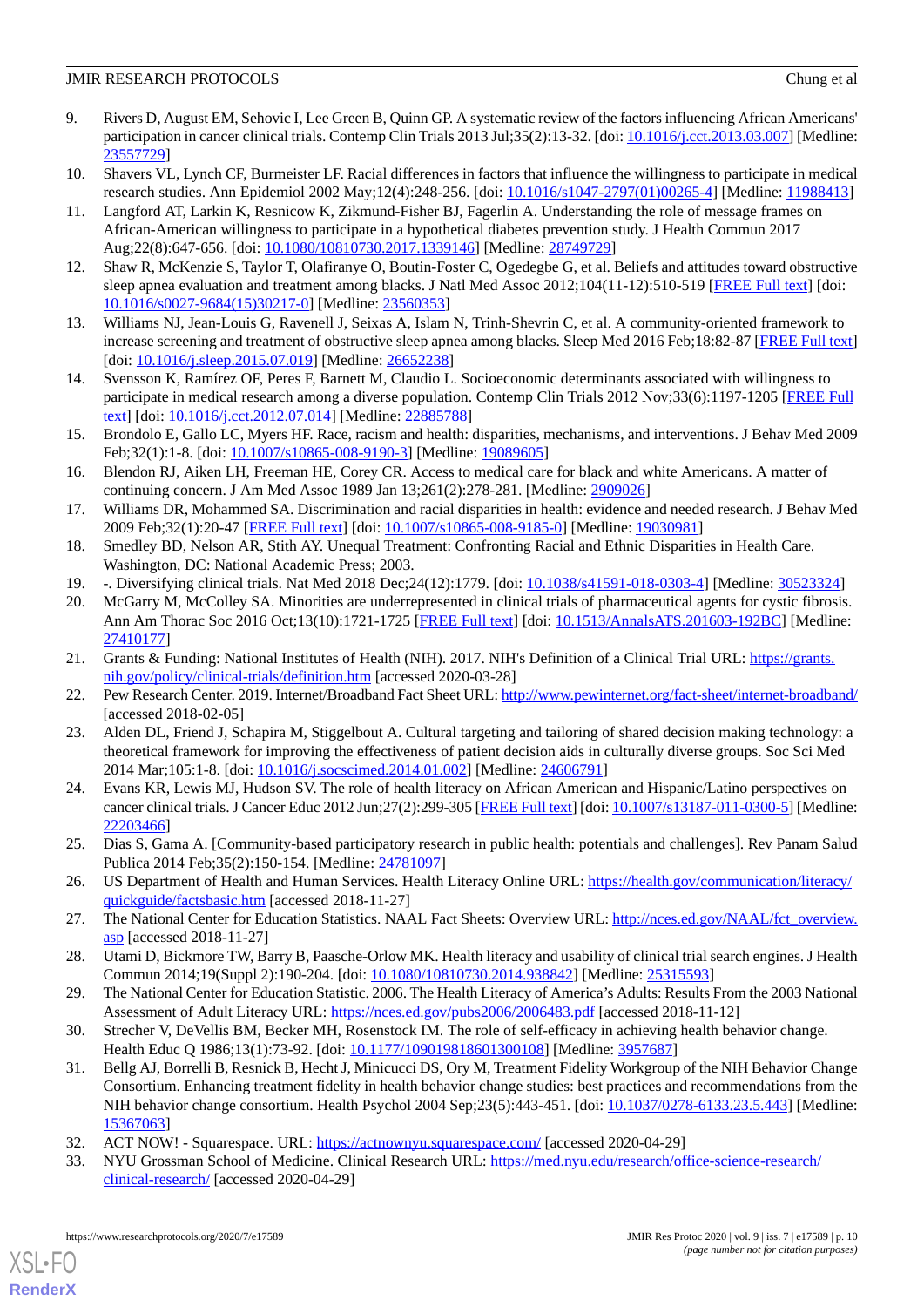- <span id="page-10-0"></span>34. Anderson-Lewis C, Darville G, Mercado RE, Howell S, di Maggio S. mHealth technology use and implications in historically underserved and minority populations in the united states: systematic literature review. JMIR Mhealth Uhealth 2018 Jun 18;6(6):e128 [\[FREE Full text](https://mhealth.jmir.org/2018/6/e128/)] [doi: [10.2196/mhealth.8383\]](http://dx.doi.org/10.2196/mhealth.8383) [Medline: [29914860](http://www.ncbi.nlm.nih.gov/entrez/query.fcgi?cmd=Retrieve&db=PubMed&list_uids=29914860&dopt=Abstract)]
- <span id="page-10-1"></span>35. Holkup P, Tripp-Reimer T, Salois E, Weinert C. Community-based participatory research: an approach to intervention research with a native American community. ANS Adv Nurs Sci 2004;27(3):162-175 [[FREE Full text](http://europepmc.org/abstract/MED/15455579)] [doi: [10.1097/00012272-200407000-00002](http://dx.doi.org/10.1097/00012272-200407000-00002)] [Medline: [15455579](http://www.ncbi.nlm.nih.gov/entrez/query.fcgi?cmd=Retrieve&db=PubMed&list_uids=15455579&dopt=Abstract)]
- <span id="page-10-3"></span><span id="page-10-2"></span>36. Casida D, VanderMolen J. Using storyboarding pedagogy to promote learning in a distance education program. J Nurs Educ 2018 May 1;57(5):319. [doi: [10.3928/01484834-20180420-14](http://dx.doi.org/10.3928/01484834-20180420-14)] [Medline: [29718526](http://www.ncbi.nlm.nih.gov/entrez/query.fcgi?cmd=Retrieve&db=PubMed&list_uids=29718526&dopt=Abstract)]
- <span id="page-10-4"></span>37. Pugatch J, Grenen E, Surla S, Schwarz M, Cole-Lewis H. Information architecture of web-based interventions to improve health outcomes: systematic review. J Med Internet Res 2018 Mar 21;20(3):e97 [\[FREE Full text\]](https://www.jmir.org/2018/3/e97/) [doi: [10.2196/jmir.7867](http://dx.doi.org/10.2196/jmir.7867)] [Medline: [29563076](http://www.ncbi.nlm.nih.gov/entrez/query.fcgi?cmd=Retrieve&db=PubMed&list_uids=29563076&dopt=Abstract)]
- <span id="page-10-5"></span>38. Georgsson M, Staggers N, Årsand E, Kushniruk A. Employing a user-centered cognitive walkthrough to evaluate a mhealth diabetes self-management application: a case study and beginning method validation. J Biomed Inform 2019 Mar;91:103110 [[FREE Full text](https://linkinghub.elsevier.com/retrieve/pii/S1532-0464(19)30028-0)] [doi: [10.1016/j.jbi.2019.103110\]](http://dx.doi.org/10.1016/j.jbi.2019.103110) [Medline: [30721757](http://www.ncbi.nlm.nih.gov/entrez/query.fcgi?cmd=Retrieve&db=PubMed&list_uids=30721757&dopt=Abstract)]
- <span id="page-10-6"></span>39. Walsh L, Hemsley B, Allan M, Adams N, Balandin S, Georgiou A, et al. The e-health literacy demands of Australia's my health record: a heuristic evaluation of usability. Perspect Health Inf Manag 2017;14(Fall):1f [\[FREE Full text\]](http://europepmc.org/abstract/MED/29118683) [Medline: [29118683](http://www.ncbi.nlm.nih.gov/entrez/query.fcgi?cmd=Retrieve&db=PubMed&list_uids=29118683&dopt=Abstract)]
- <span id="page-10-7"></span>40. Robbins R, Senathirajah Y, Williams NJ, Hutchinson C, Rapoport DM, Allegrante JP, et al. Developing a tailored website for promoting awareness about obstructive sleep apnea (OSA) among blacks in community-based settings. Health Commun 2019 May;34(5):567-575 [[FREE Full text](http://europepmc.org/abstract/MED/29338353)] [doi: [10.1080/10410236.2018.1423865\]](http://dx.doi.org/10.1080/10410236.2018.1423865) [Medline: [29338353](http://www.ncbi.nlm.nih.gov/entrez/query.fcgi?cmd=Retrieve&db=PubMed&list_uids=29338353&dopt=Abstract)]
- <span id="page-10-8"></span>41. Richardson S, Mishuris R, O'Connell A, Feldstein D, Hess R, Smith P, et al. 'Think aloud' and 'near live' usability testing of two complex clinical decision support tools. Int J Med Inform 2017 Oct;106:1-8 [\[FREE Full text](http://europepmc.org/abstract/MED/28870378)] [doi: [10.1016/j.ijmedinf.2017.06.003\]](http://dx.doi.org/10.1016/j.ijmedinf.2017.06.003) [Medline: [28870378](http://www.ncbi.nlm.nih.gov/entrez/query.fcgi?cmd=Retrieve&db=PubMed&list_uids=28870378&dopt=Abstract)]
- <span id="page-10-10"></span><span id="page-10-9"></span>42. Cotton D, Gresty K. Reflecting on the think-aloud method for evaluating e-learning. Br J Educ Technol 2006 Jan;37(1):45-54.  $\left[$ doi:  $\frac{10.1111}{i}$ .1467-8535.2005.00521.x]
- <span id="page-10-11"></span>43. Brandeis University. Medical Outcomes Study Questionnaire Short Form 36 Health Survey (SF-36) URL: [https://www.](https://www.brandeis.edu/roybal/docs/SF-36_website_PDF.pdf) [brandeis.edu/roybal/docs/SF-36\\_website\\_PDF.pdf](https://www.brandeis.edu/roybal/docs/SF-36_website_PDF.pdf) [accessed 2018-11-11]
- <span id="page-10-12"></span>44. Kreuter M, Farrell DW, Olevitch LR, Brennan LK. Tailoring Health Messages: Customizing Communication With Computer Technology. Mahwah, NJ: Lawrence Erlbuam; 1999.
- <span id="page-10-13"></span>45. Rice RE, Atkins CK, editors. Public Communication Campaigns. Thousand Oaks, CA: Sage Publications; 2001.
- <span id="page-10-14"></span>46. Eastin M, Larose R. Internet self-efficacy and the psychology of the digital divide. J Comput Mediat Commun 2006;6(1):-.  $\left[$ doi:  $\frac{10.1111}{i}$ .1083-6101.2000.tb00110.x]
- 47. Lattie EG, Kaiser SM, Alam N, Tomasino KN, Sargent E, Rubanovich CK, et al. A practical do-it-yourself recruitment framework for concurrent ehealth clinical trials: identification of efficient and cost-effective methods for decision making (part 2). J Med Internet Res 2018 Nov 29;20(11):e11050 [\[FREE Full text\]](https://www.jmir.org/2018/11/e11050/) [doi: [10.2196/11050](http://dx.doi.org/10.2196/11050)] [Medline: [30497997\]](http://www.ncbi.nlm.nih.gov/entrez/query.fcgi?cmd=Retrieve&db=PubMed&list_uids=30497997&dopt=Abstract)
- <span id="page-10-16"></span><span id="page-10-15"></span>48. Durant RW, Legedza AT, Marcantonio ER, Freeman MB, Landon BE. Willingness to participate in clinical trials among African Americans and whites previously exposed to clinical research. J Cult Divers 2011;18(1):8-19 [\[FREE Full text\]](http://europepmc.org/abstract/MED/21526582) [Medline: [21526582](http://www.ncbi.nlm.nih.gov/entrez/query.fcgi?cmd=Retrieve&db=PubMed&list_uids=21526582&dopt=Abstract)]
- <span id="page-10-17"></span>49. Wells JS, Pugh S, Boparai K, Rearden J, Yeager KA, Bruner DW. Cultural competency training to increase minority enrollment into radiation therapy clinical trials-an NRG oncology RTOG study. J Cancer Educ 2017 Dec;32(4):721-727 [[FREE Full text](http://europepmc.org/abstract/MED/27209044)] [doi: [10.1007/s13187-016-1051-0\]](http://dx.doi.org/10.1007/s13187-016-1051-0) [Medline: [27209044](http://www.ncbi.nlm.nih.gov/entrez/query.fcgi?cmd=Retrieve&db=PubMed&list_uids=27209044&dopt=Abstract)]
- 50. Killien M, Bigby J, Champion V, Fernandez-Repollet E, Jackson R, Kagawa-Singer M, et al. Involving minority and underrepresented women in clinical trials: the national centers of excellence in women's health. J Womens Health Gend Based Med 2000 Dec;9(10):1061-1070. [doi: [10.1089/152460900445974](http://dx.doi.org/10.1089/152460900445974)] [Medline: [11153102\]](http://www.ncbi.nlm.nih.gov/entrez/query.fcgi?cmd=Retrieve&db=PubMed&list_uids=11153102&dopt=Abstract)
- <span id="page-10-19"></span><span id="page-10-18"></span>51. Eggly S, Hamel LM, Heath E, Manning MA, Albrecht TL, Barton E, et al. Partnering around cancer clinical trials (PACCT): study protocol for a randomized trial of a patient and physician communication intervention to increase minority accrual to prostate cancer clinical trials. BMC Cancer 2017 Dec 2;17(1):807 [\[FREE Full text\]](https://bmccancer.biomedcentral.com/articles/10.1186/s12885-017-3804-5) [doi: [10.1186/s12885-017-3804-5\]](http://dx.doi.org/10.1186/s12885-017-3804-5) [Medline: [29197371](http://www.ncbi.nlm.nih.gov/entrez/query.fcgi?cmd=Retrieve&db=PubMed&list_uids=29197371&dopt=Abstract)]
- 52. Clinical Trials. Trends, Charts, and Maps URL:<https://clinicaltrials.gov/ct2/resources/trends> [accessed 2018-09-27]
- 53. National Institutes of Health (NIH) All of Us. URL: <https://allofus.nih.gov/> [accessed 2020-03-28]

# **Abbreviations**

[XSL](http://www.w3.org/Style/XSL)•FO **[RenderX](http://www.renderx.com/)**

**ACT Now!:** Advancing People of Color in Clinical Trials Now! **CCRTP:** cultural competency and recruitment training program **CONSORT:** consolidated standards of reporting trials **CSC:** community steering committee **eHealth:** electronic health **IRB:** institutional review board